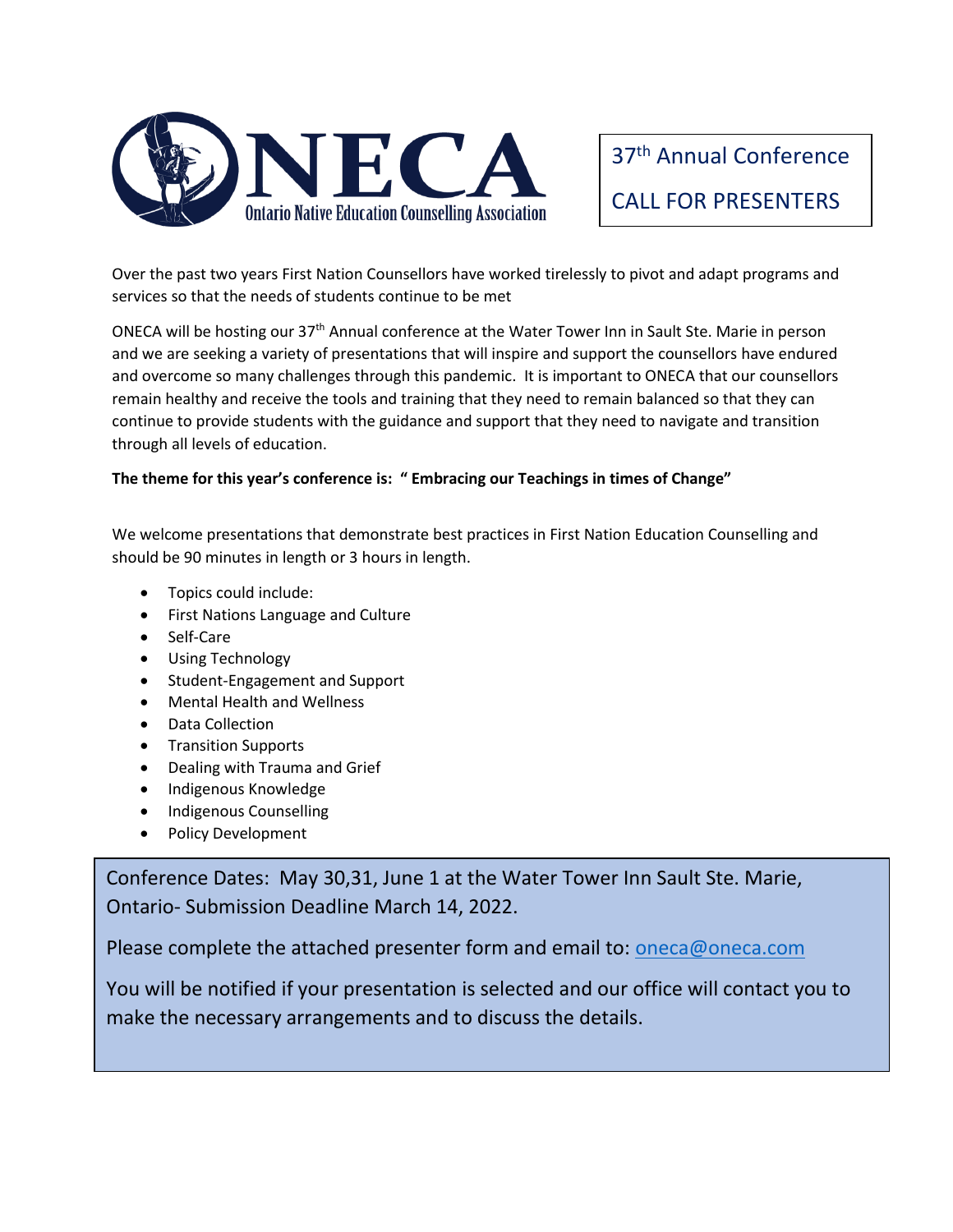## Presenter Application Form

Please include a copy of your presentation along with this presenter submission, if available; otherwise, a copy of the presentation will need to be submitted 1 week prior to the event. Please note that you will be notified if your presentation is chosen for the Forum.

# **Presenter Information**

| Name:                            |  |
|----------------------------------|--|
| Position/Title:                  |  |
| <b>Organization/First Nation</b> |  |
| Email:                           |  |
| Phone #                          |  |
| Address:                         |  |

## **Presentation Description**

Presentation Length: Each presentation will be 90 minutes or 3 hours including Q&A Session.

Presentation Title (limit to ten words):

Presentation Outline (include area of best practices and target audience, limit 30 words)

Presentation Overview: (limit to under 100 words):